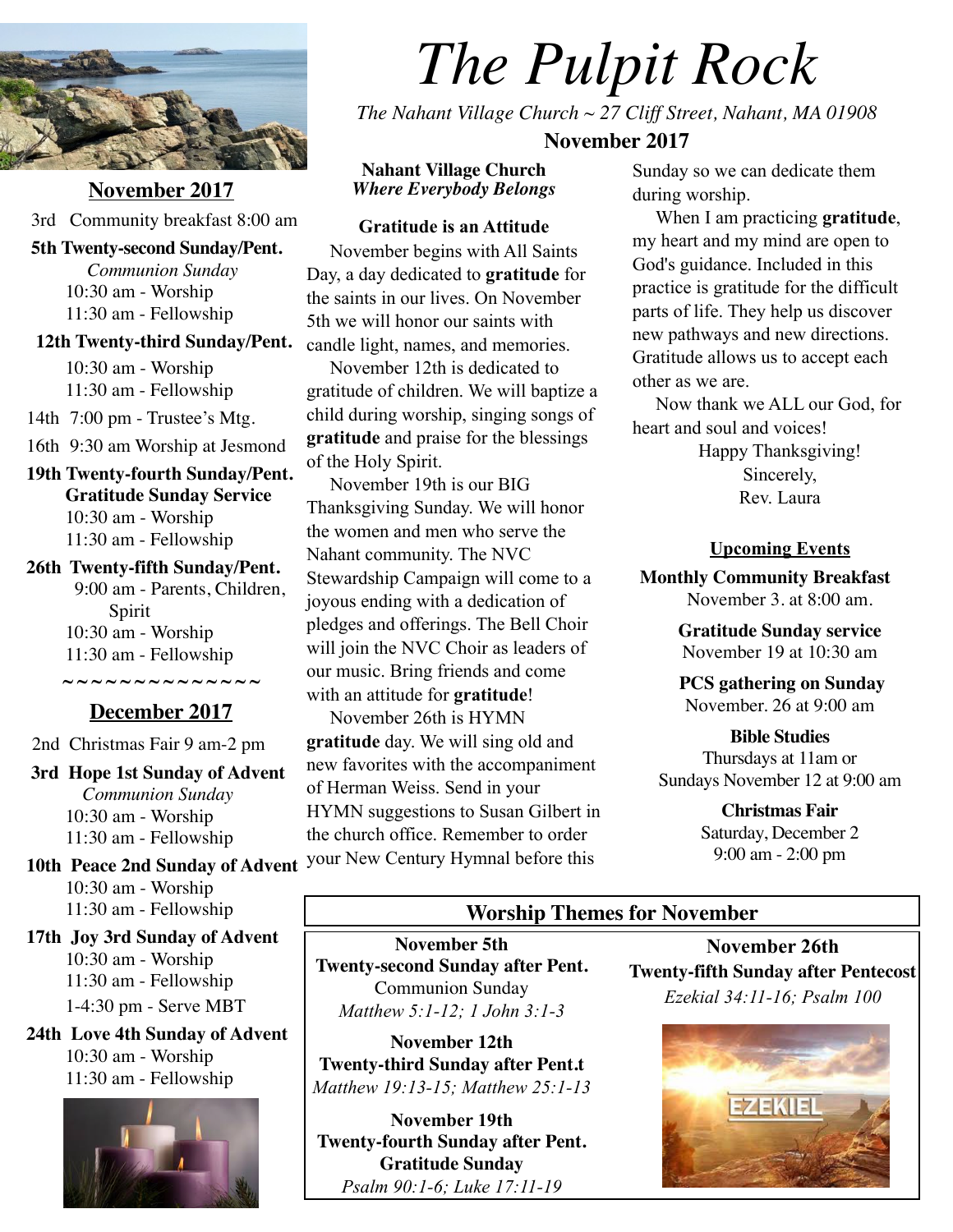# **Northeast Association Women's Fellowship**

The Fall meeting of this group will be held on Wednesday, November 1 from 9:30 to 1 p.m. at the First Church in Ipswich, 1 Meetinghouse Green in Ipswich. The program speaker is Carrie Schuchardt who for 27 years has been co-director with her husband John of the House of Peace in Ipswich—a community of hospitality and healing. An offering will be received for the refugee work of the House of Peace.

 Reservations are required by Friday, October 27 by calling the Church Office at 978-356-2211. Several people from our Church are planning to attend this meeting. Let Trudy Joyce know if you'd like to carpool.

## **November Community Breakfast Friday, November 3rd**

We are honored to welcome State Representative Brendan Crighton as our speaker. He was elected as our State Rep in 2014 and began serving in January 2015. He serves on several joint committees: Community Development and Small Businesses, Economic Developm



Technologies, Public Health, and Revenues. He will talk about his experiences as a State Rep and issues that he is working on. This will be an open forum so come with a list of questions that you'd like him to address.

 The free breakfast is served at 8 a.m. Plan to come for an informative presentation, a hearty breakfast and some wonderful camaraderie. Spread the word and bring a family member or friend. Transportation arrangements for elders to the breakfast can be made by calling the Tiffany Room a few days in advance.



# **Gratitude Sunday**

# **November 19th**

**Please come to a special worship service at the Nahant** 

Village Church to express our gratitude to first responders, Town officials and staff, veterans, and others in Nahant who make our Nahant community so special and safe. The service will be held at 10:30 a.m.

# **Hymn Sing - November 26**

There will be a hymn sing as part of the November 26th worship service so save the date. Also, please take a minute before that date to leaf through the Red and New Century Hymnals and jot down your favorite hymns.

# **Christmas Fair - Saturday, December 2**

Please join us for a traditional social and pre-Christmas celebration at the NVC. Thanks to all.



**Christmas Eve Service December 24 7:00 pm**  Invite your family and friends for Bells, Flute, and violin music, and

to join in Christmas Carols and candle lighting.

# **New Century Hymnal**

We are very pleased to announce that on Sunday, October 15, the congregation unanimously approved the purchase of new hymnals. The vote was 23-0 in favor. Although these new hymnals will not replace out current hymnals, they will be a special addition to our current music as they contain all-inclusive language This hymnal is in addition to our Red Hymnal.

This is an opportunity to dedicate a new hymnal to someone you love, in honor of, or in memory of. The cost of the new hymnal is \$25.00. Yellow forms to place your order for the new hymnal can be found in the Narthex and Companionway and can be left with a check (Memo Line New Hymnal) in the Treasurer's mailbox (on the Administrative Assistant's door) or given directly to Susan Gilbert, our new Admin Assistant. A sample book plate is shown on the back of the form.



# **Many, Many Thanks for your support of the Tides Fundraiser for NVC**

We had a really great evening of Fun, Food, and Fellowship at the Tides Fundraiser! Much appreciation to all who donated raffle items! And thanks to everyone who came and had dinner and bought raffle tickets! The church made \$932.00 on the raffles and together with the Tides 10% donation the total amount raised was \$1,232. What a wonderful way to support the programs and ministries of our church! Thank you!

## **Potluck Supper**

Eight people gathered in Swansburg Hall for a potluck supper and bingo night on Saturday, October 21st. Jen McCarthy skillfully led the bingo games, with unique prizes provided to winners by Lissa Stempek. Many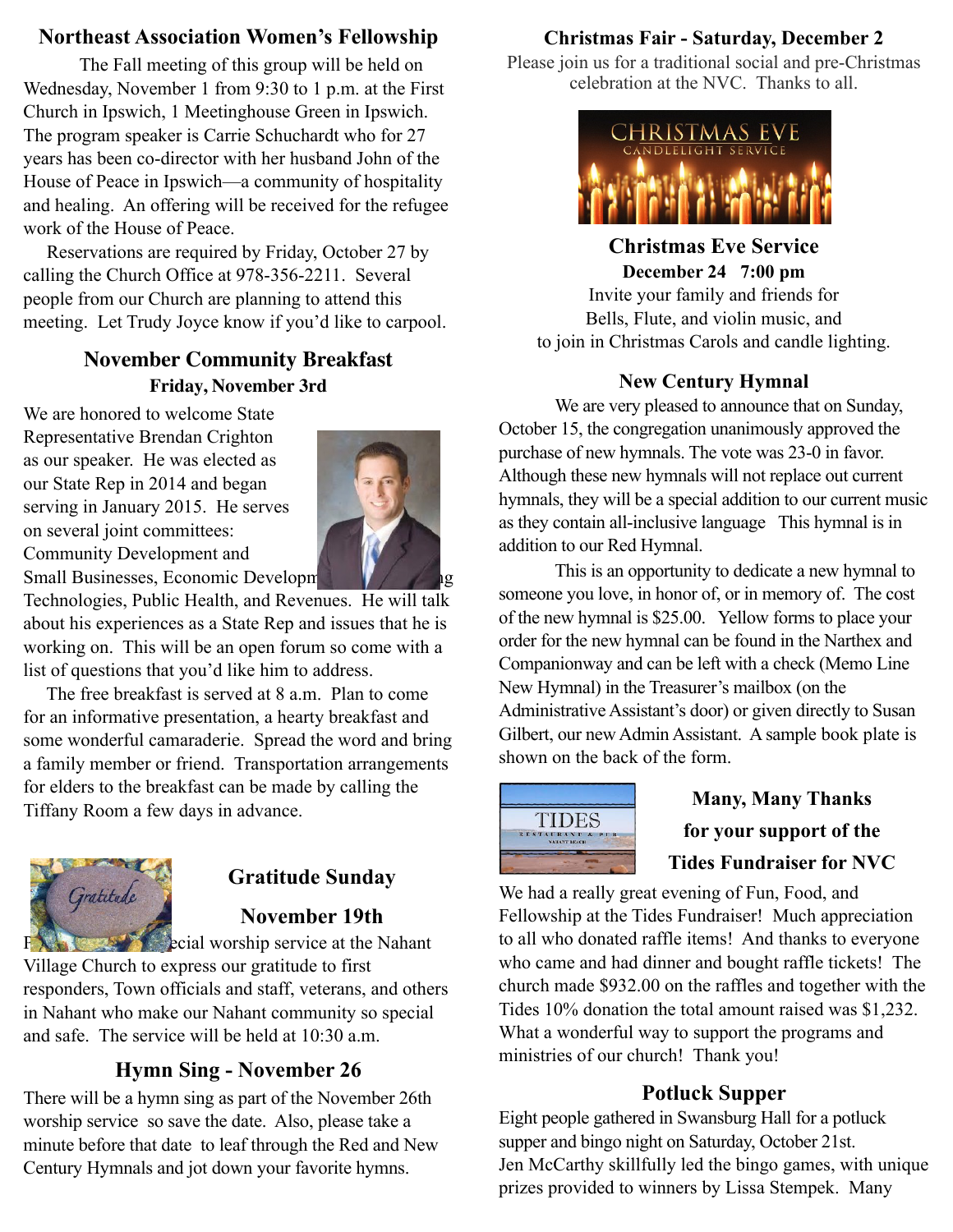# **ORDER YOUR CHRISTMAS POINSETTIA NOW**



The altar and sanctuary will be decorated with poinsettias for the Christmas Eve Service on Sunday, December 24th. The cost per poinsettia is \$12. Please make your check out to the Nahant Village Church. Please complete the form below and send it with your check *no later than Monday, December 18th* to:

> Nahant Village Church, PO Box 77, Nahant, MA 01908 Attn: Lissa Stempek

The form and check may also be placed in the offering plate.

We are requesting that you TAKE YOUR POINSETTIA AFTER THE SERVICE ON CHRISTMAS EVE. (Any poinsettias that are left will be given to someone who is ill, homebound and unable to get out to church.)

# **POINSETTIA ORDER FORM**

\_\_\_\_\_\_\_\_\_\_\_\_\_\_\_\_\_\_\_\_\_\_\_\_\_\_\_\_\_\_\_\_\_\_\_\_\_\_\_\_\_\_\_\_\_\_\_\_\_\_\_\_\_\_\_\_\_\_\_

--------------------------------------------------------------------------------------------------

I wish to purchase \_\_\_\_\_\_ poinsettia(s) for Christmas. I would like my name printed in the bulletin as follows: In memory (or in celebration) of:

Given by: \_\_\_\_\_\_\_\_\_\_\_\_\_\_\_\_\_\_\_\_\_\_\_\_\_\_\_\_\_\_\_\_\_\_\_\_\_\_\_\_\_\_\_\_\_\_\_\_\_\_\_